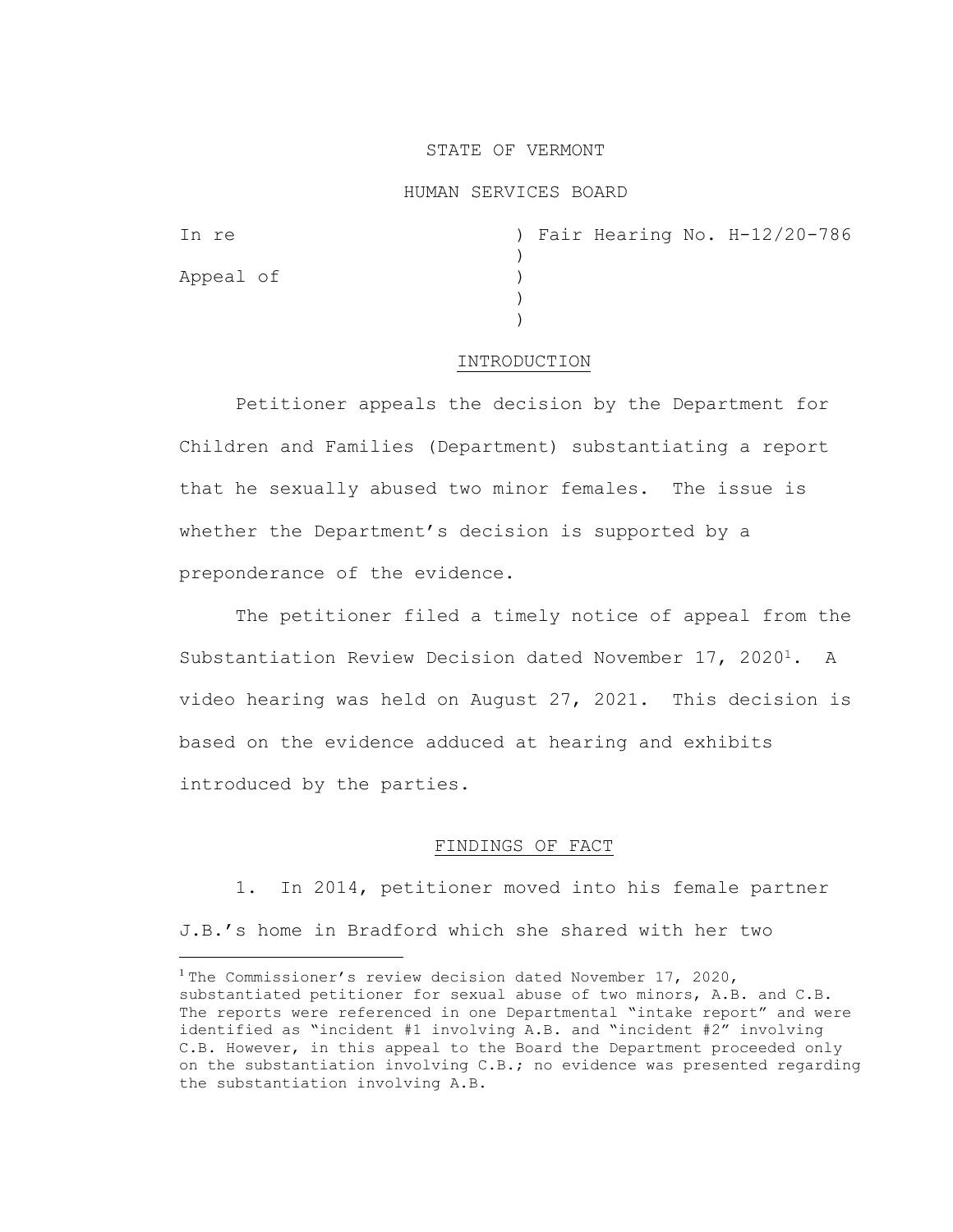daughters, A.B. and C.B. At that time, the younger daughter C.B. was in second or third grade. C.B. had visitation with her father B.B., who lived in Lyndonville. Petitioner's daughter was also sometimes at the home for visitation. C.B. lived with her mother and petitioner until she was a freshman in high school. After the incidents that are outlined below, C.B. went to live with her father, where she resides today.

2. In June 2019, the Department received a report from a counselor at C.B.'s school. As a result of that report the Department conducted an initial investigation. The Department interviewed, among other people, C.B.'s mother, petitioner, C.B.'s father, C.B.'s therapist, and C.B. A subsequent interview of C.B. was conducted on November 26, 2019. As a result of its investigation, the Department substantiated petitioner for sexual abuse of C.B.

3. C.B. testified at hearing; by agreement, her father was present with her as a support person. C.B. testified that while she lived with her mother, her mother did not typically work outside the home, but sometimes she was a caregiver for seniors; she did not believe that petitioner was ever employed while she was living with him. C.B., now age 16, testified at hearing. She testified that over a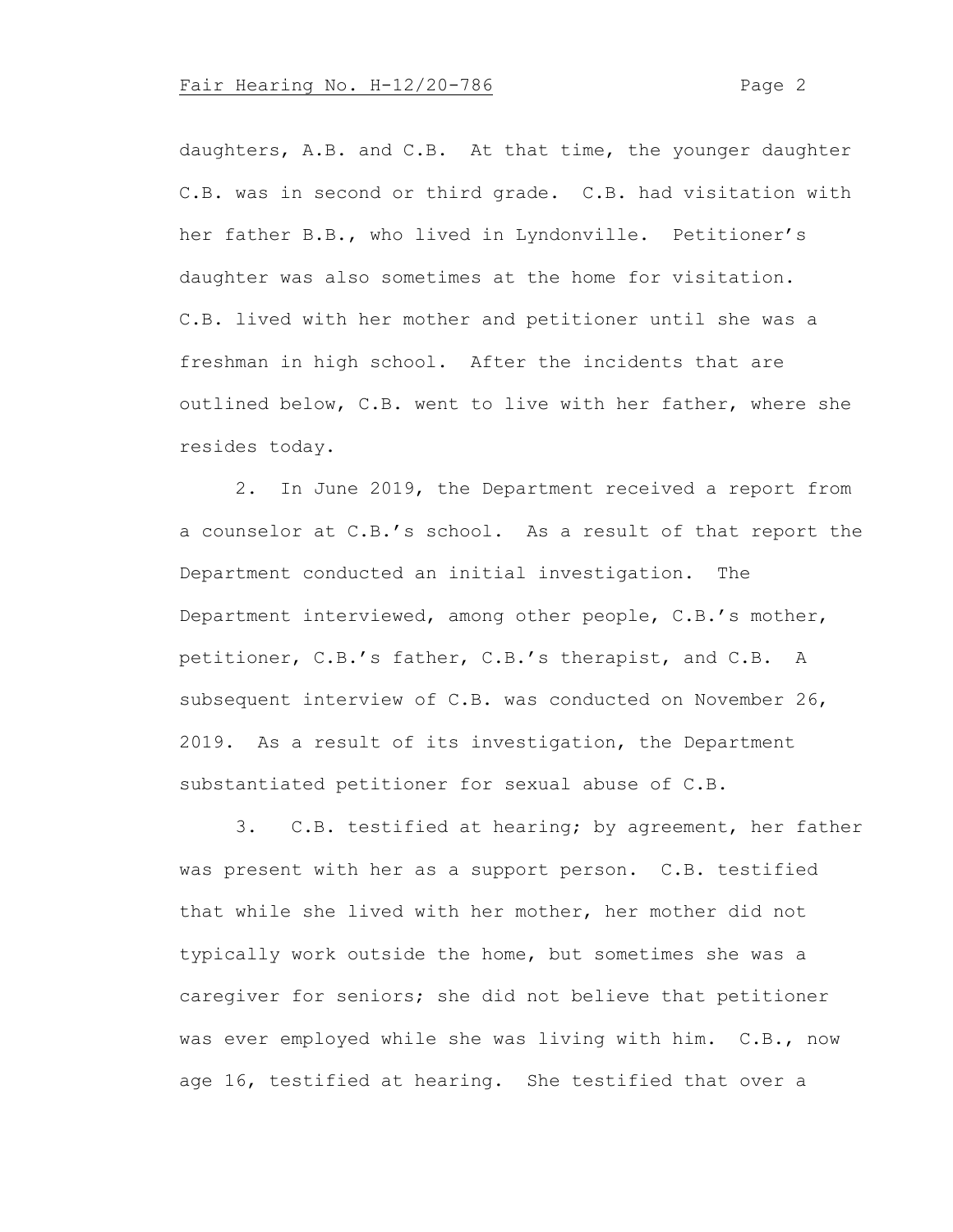period of two years, from when she was approximately 12 years old to age 14, while she would be sitting in the living room with the petitioner "weird things happened that made me uncomfortable." C.B. stated that they would be in the living room, usually watching T.V. and that these things would happen when she was sitting on the couch. C.B. testified that "he (petitioner) would sit down and start rubbing my feet." She said this did not happen at her request. On a few occasions, when she was wearing underwear and shorts, his hand would touch her upper thigh and then brush her vaginal area over her clothing. Other times, petitioner would place her foot on his erect penis. C.B. testified that it was "nothing intense, just uncomfortable." C.B. testified that, while sitting in her presence in the living room, petitioner would also "adjust himself" over his clothes; he would touch his penis over his clothes and move his penis. C.B. did not talk to petitioner about what was happening because she had grown up with him, he was her mother's partner, and it was awkward. C.B. testified that during the two-years, these behaviors might happen a few times a week. At some point in 2019, a few weeks before she stopped living at her mother's house, C.B. stated that she told her mother about petitioner's actions. She testified that she did not give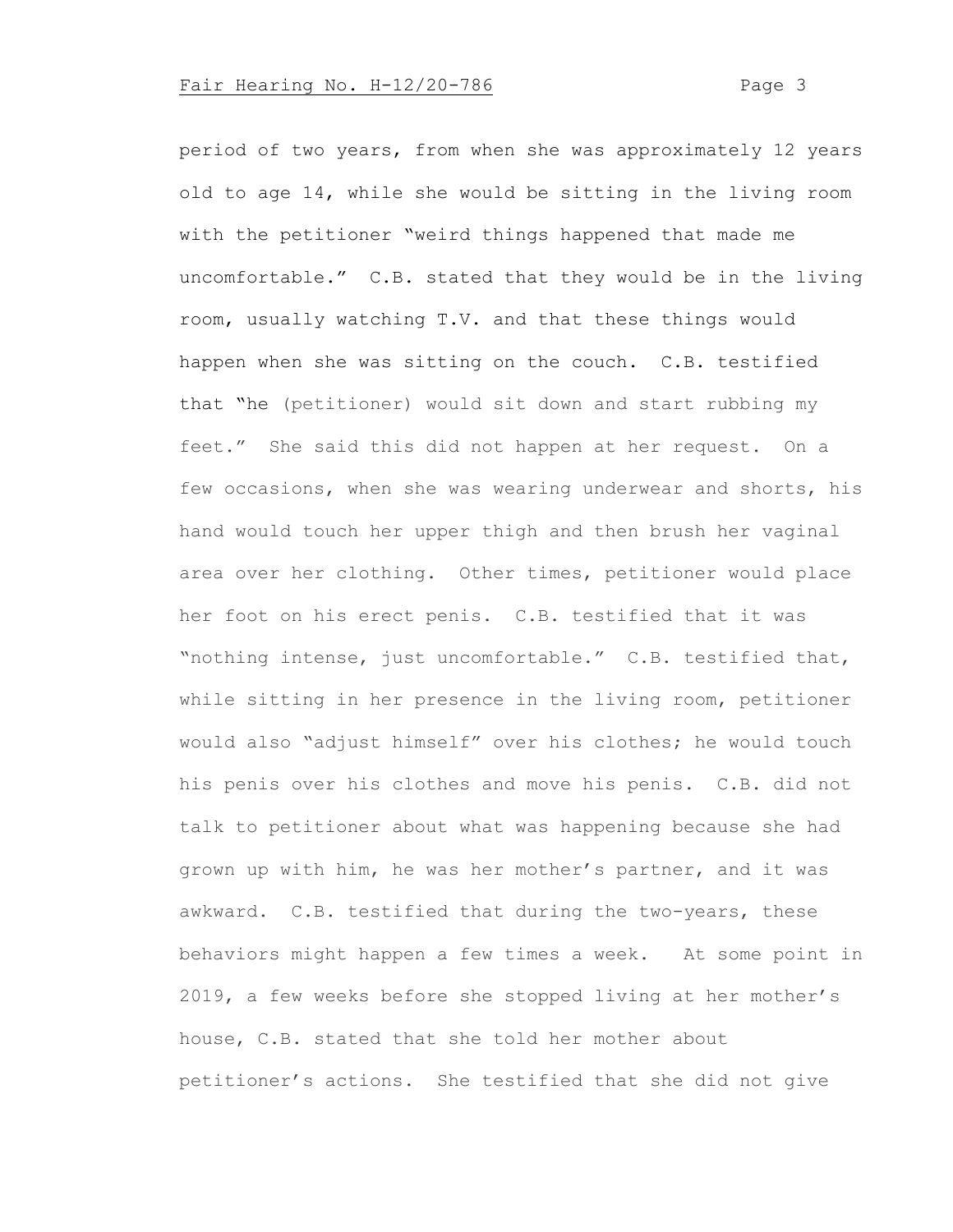her mother details but told her that she didn't feel comfortable with petitioner but that her mother "kinda brushed it off." After that report, there was a family meeting with her mother, petitioner, and her father. Subsequently in June 2019, after the report to the Department, petitioner moved to her father's house to live.

4. C.B.'s mother J.B. testified at hearing. When first contacted by the Department, J.B. acknowledged that C.B. had spoken to her about not being comfortable in the home because of petitioner's behavior. The mother reported that they had held a family meeting and she believed that all concerns were addressed. When J.B. learned the specific allegations about petitioner's behavior with C.B., she did not believe that the events had occurred. She testified that she was typically present in the living room with C.B. when petitioner was present, which was typically "family time" after dinner. And, even if she were in the kitchen, she testified that you could see into the living room from the kitchen, though not the full living room; the living room was 20 to 25 feet from the kitchen. She also acknowledged that in the winter, there are curtains hung in the doorway between the kitchen and living room to retain heat in the living area. The mother testified that she had witnessed petitioner rub both of her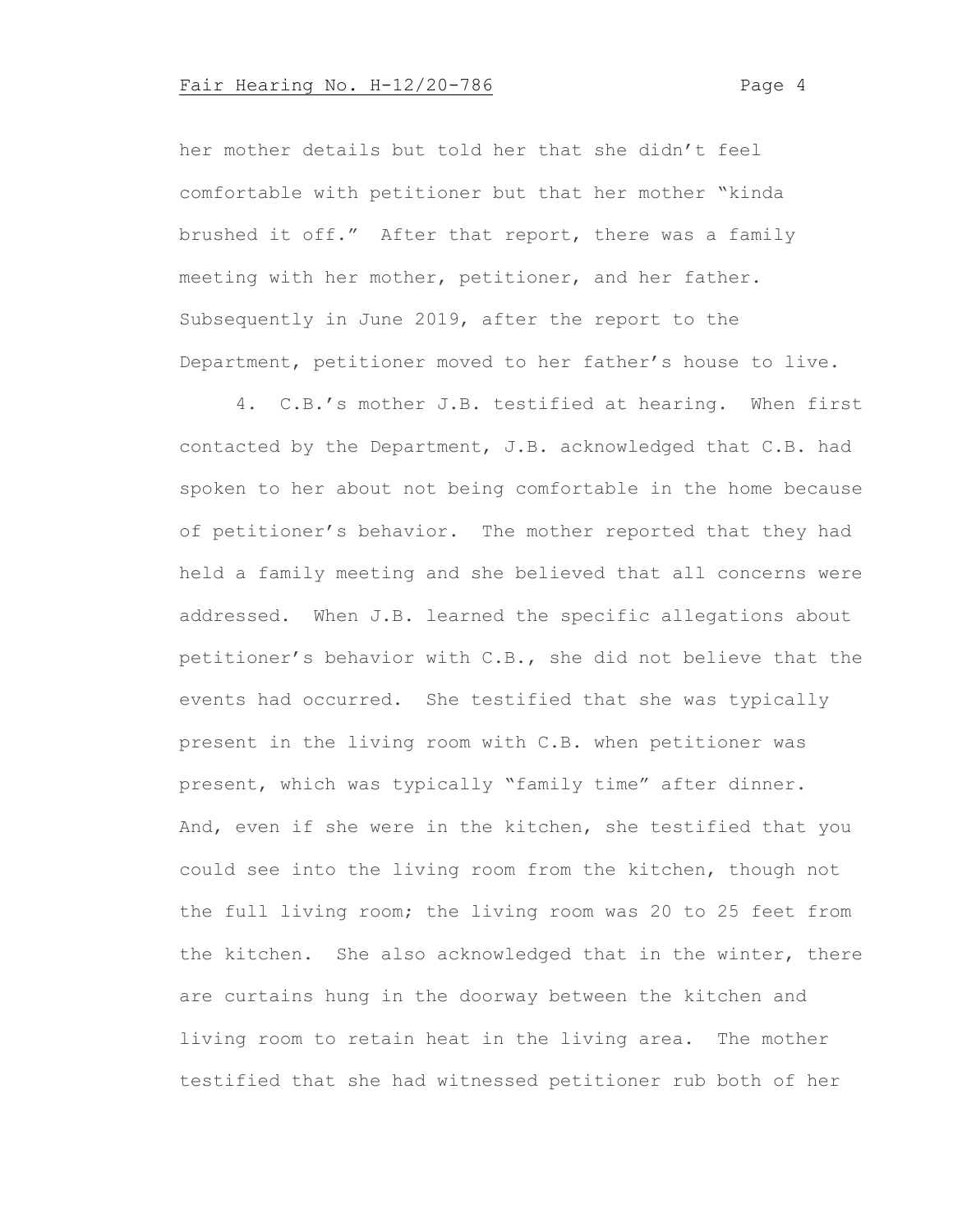daughters' feet frequently, but there was never any inappropriate touching between C.B. and petitioner when that was happening. J.B. testified that C.B. disclosed more information in the second interview with the Department in November 2019, which she believed to be suspicious, and she believes that C.B. made up these accusations because she wanted to live with her father.

5. Petitioner testified at hearing that when he sat in the living room when C.B. and A.B. were living there he always sat on a mat on the floor that was "his space." He testified that he only massaged the girls' feet if they asked him to, typically after they came home from playing sports, and only when J.B. was present in the room. He denied any inappropriate touching of C.B.

6. C.B. was interviewed twice by the Department and her reports on petitioner's behavior were found to be credible by the Department leading to petitioner's substantiation. At hearing, C.B.'s testimony was consistent with her reports to the Department, and she was highly credible. While C.B. was initially a bit nervous and embarrassed, she became more comfortable as her testimony progressed. In comparison, the petitioner's testimony was less credible. Thus, a preponderance of evidence establishes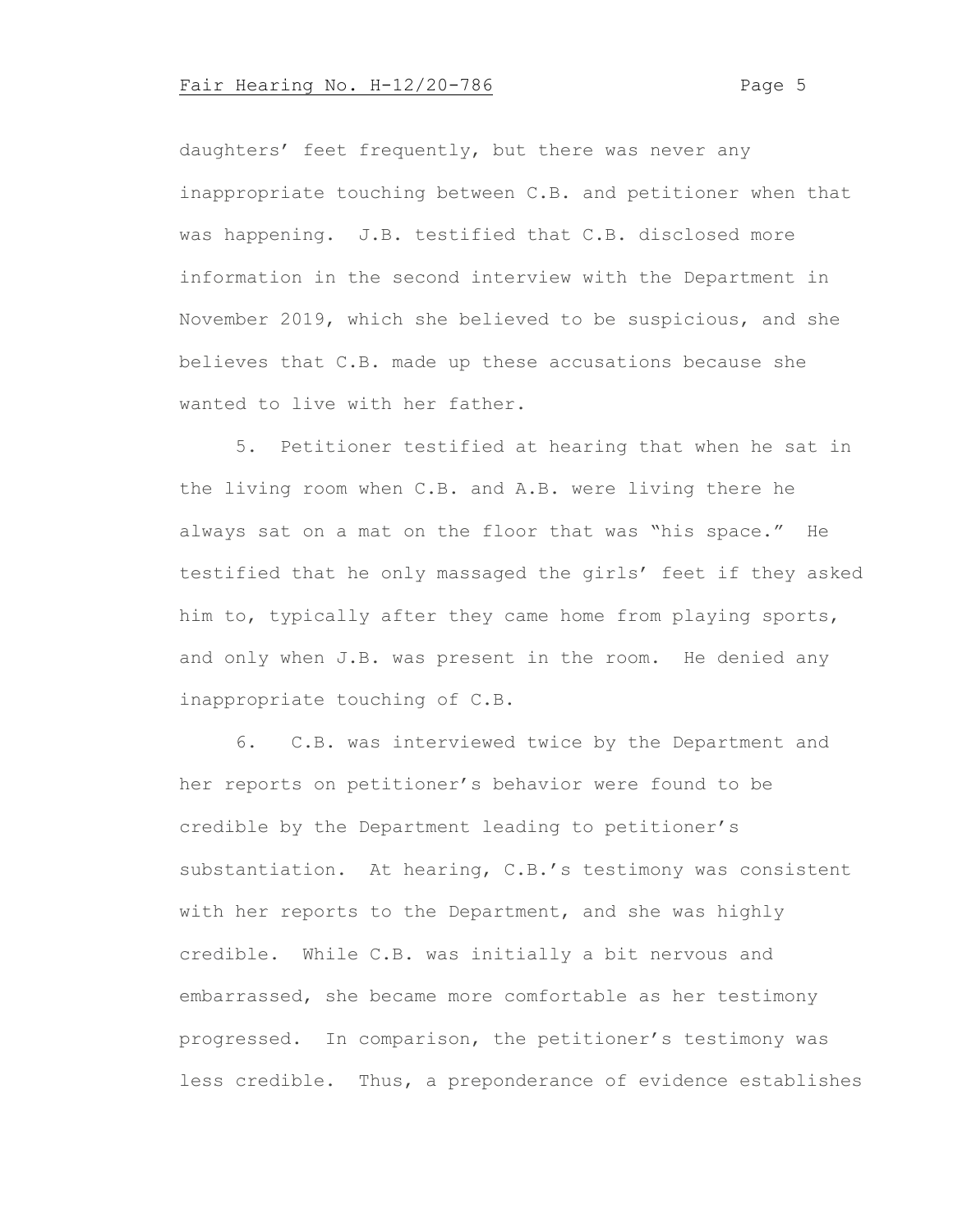that petitioner committed the acts described by C.B. in her testimony.

7. In its "Review of Substantiation" decision dated November 17, 2020, in additional to substantiating petitioner for sexual abuse of C.B., the Department also substantiated petitioner for sexual abuse involving minor female A.B. However, at hearing before the Board's Hearing Officer the Department did not proceed with that part of the substantiation; no evidence was presented regarding sexual abuse of A.B.

#### ORDER

The Department's decision substantiating petitioner for sexual abuse is affirmed in part and reversed in part.

#### REASONS

Appeals of substantiated reports are reviewed by the Board *de novo* and the Department has the burden of proving by a preponderance of evidence that petitioner's conduct constitutes sexual abuse as defined by the statute. *See In re R.H.*, 189 VT 15, 14 A.3d 267, 2010 VT 95, ¶ 16; *In re Selivonik*, 164 VT 383, 670 A.2d 831 (1995), Fair Hearing No. B-01/12-69.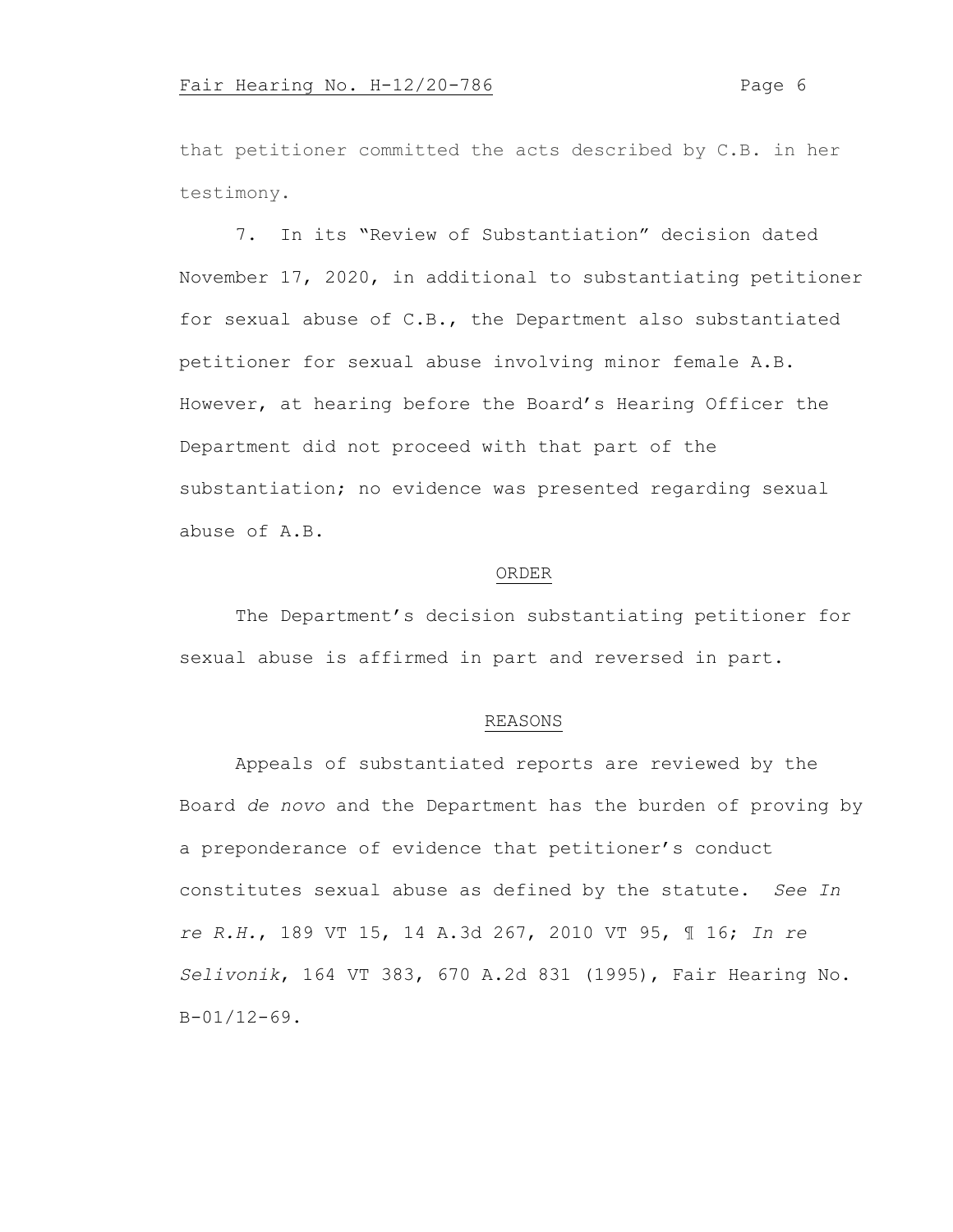The Department is required by statute to investigate reports of child abuse and to maintain a registry of all investigations unless the reported facts are unsubstantiated. 33 V.S.A. §§ 4914, 4915, and 4916.

The pertinent subsections of 33 V.S.A.§ 4912 provide the following definitions that apply to a determination of "sexual abuse" of a child:

(2) An "abused or neglected child" means a child whose physical health, psychological growth and development or welfare is harmed or is at substantial risk of harm by the acts or omissions of his or her parent or other person responsible for the child's welfare. An "abused or neglected child" also means a child who is sexually abused or at substantial risk of sexual abuse by any person.

. . .

(15) "Sexual abuse" consists of any act or acts by any person involving sexual molestation or exploitation of a child included but not limited to incest, prostitution, rape, sodomy, or any lewd and lascivious conduct involving a child. . .

33 V.S.A. § 4912.

The Department's Policy Manual provides the following

definition of "lewd and lascivious conduct"

Committing a lewd or lascivious act upon or with any part of the body of a child . . . when such conduct violates community standards of morality and decency.

This definition only applies when there is (1) a significant difference in age, size or development, and (2) a lack of ability to consent and the behavior would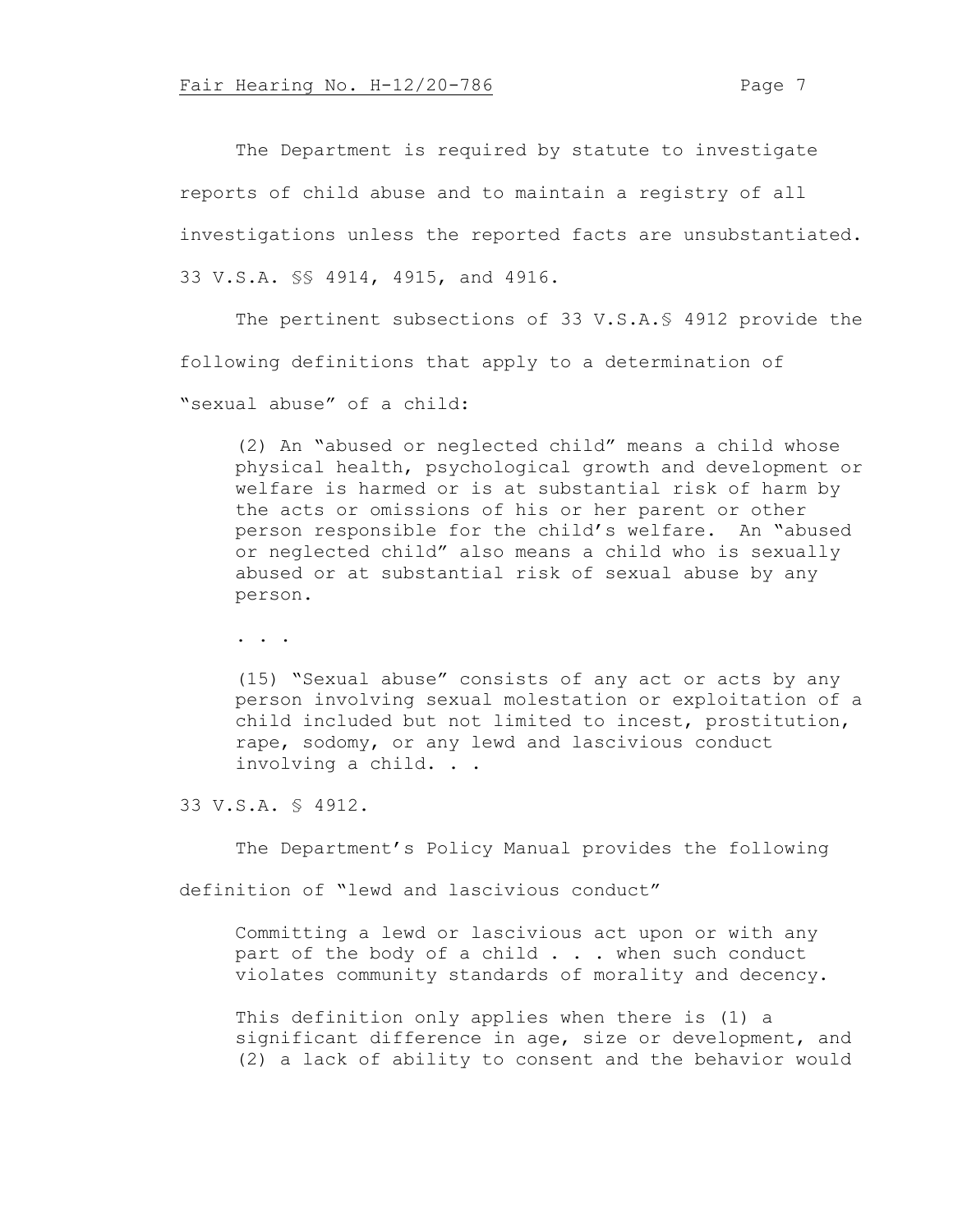not be considered developmentally normal during childhood or adolescence. . .

DCF Family Services Policy Manual, Policy 50.

"Lewd and lascivious" conduct is "the term used to describe the repeated and continued behavior that is indecent in nature." Black's Law Dictionary (9<sup>th</sup> ed. 2009). Under Vermont criminal statutes, lewd and lascivious conduct has been interpreted to mean an act or acts that are, by intent, lustful and sexual in nature. *See* 13 V.S.A. § 2602; State v. Squires, 179 Vt. 388 (2006). *See* Fair Hearing No. S-08/11-469 (substantiation of abuse for lewd and lascivious conduct for sexual touching female child).

C.B.'s statements at hearing were consistent with her reports to the Department. Based upon C.B.'s credible testimony, the petitioner acted in a deliberate and inappropriate way when, he repeatedly and over a period of time, touched her upper thighs and genitals and placed her foot on his erect penis. *See* Fair Hearing No. Y-10/16-974 (adult stepfather's repeated touching of minor female's body in intimate ways and locations established that lewd and lascivious conduct occurred).

Based on the above Findings, the Department produced sufficient evidence to meet its burden of showing by a